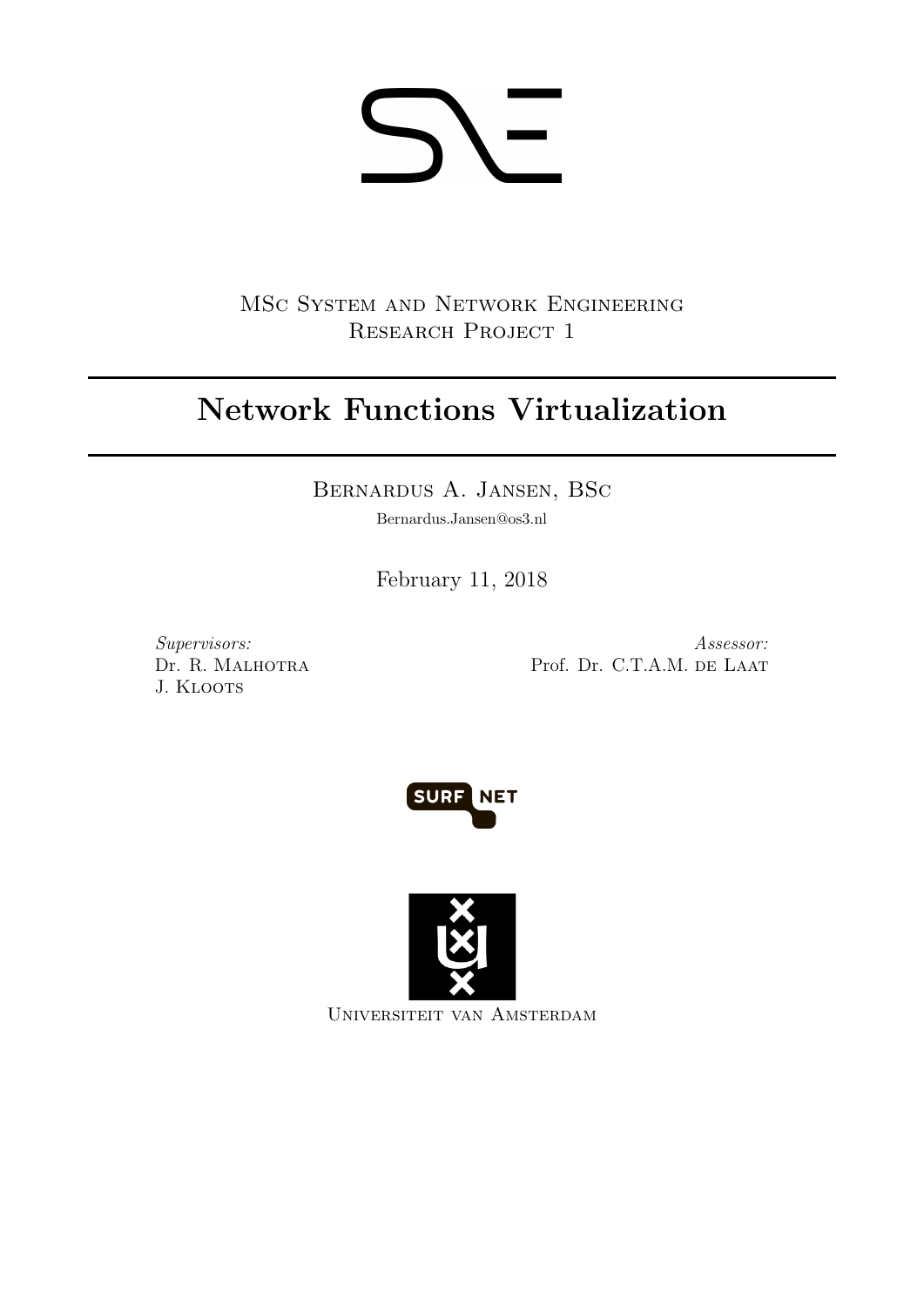#### Abstract

While virtualization of applications has been very popular for a number of years, virtualization of network functions is markedly less commonplace. With \*aaS offerings increasingly popular and hardware increased in capacity and extended with support for virtualization, the network functions virtualization paradigm is interesting for both service providers and organizations looking to outsource their IT operations.

However, even with evolved technology, virtualizing network functions still has its challenges. In this paper we identify the challenges and opportunities for network functions virtualization. We find that NFV is suitable to be offered as a service, but full virtualization of network functions is still difficult to achieve.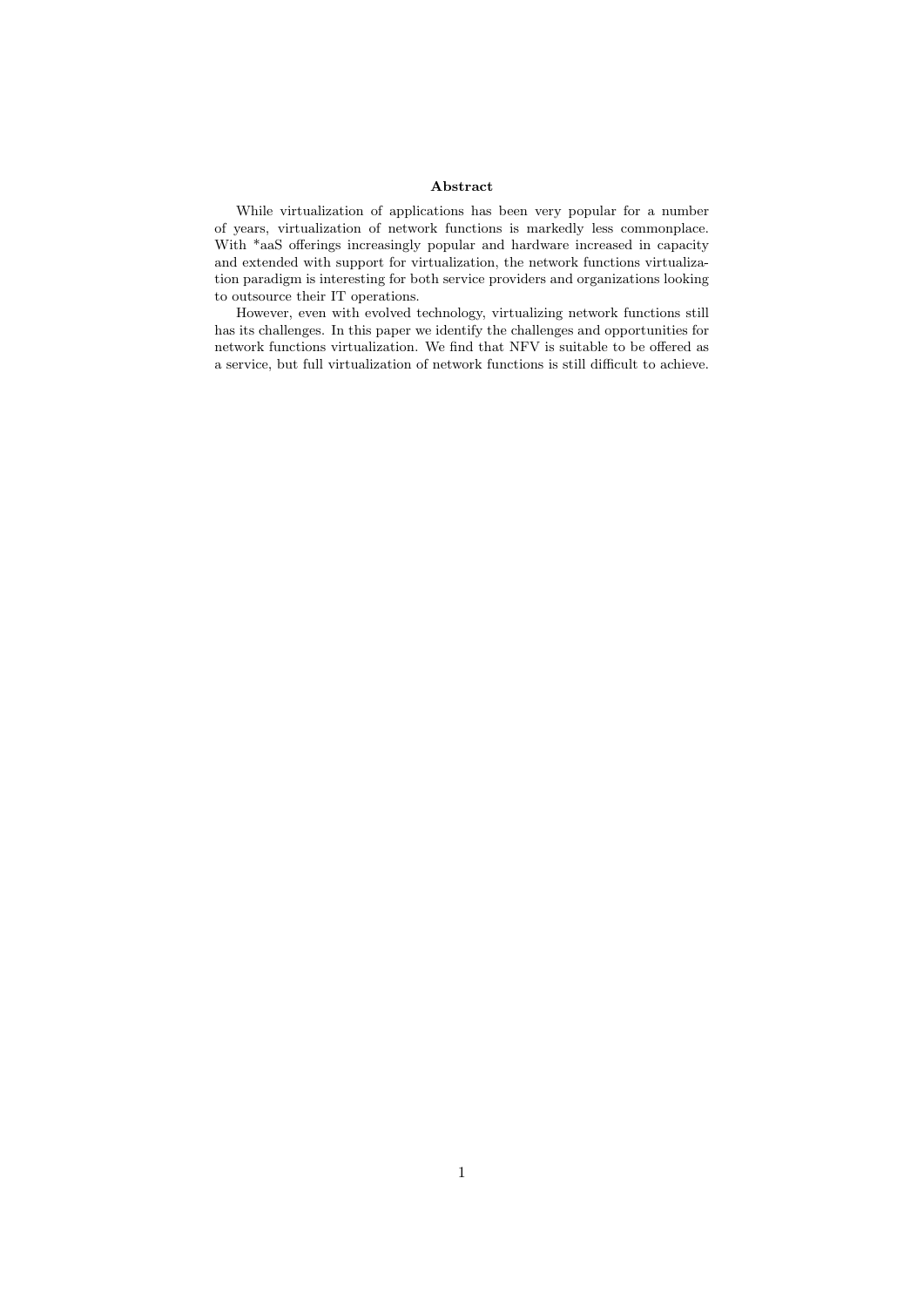# Contents

|   | 1 Introduction                         | 3              |
|---|----------------------------------------|----------------|
|   | 1.1                                    | 3              |
|   | 1.2                                    | 3              |
|   | Related Work                           | 4              |
| 3 | <b>Network Function Infrastructure</b> | 4              |
|   | 3.1                                    | $\frac{5}{2}$  |
|   |                                        | $\overline{5}$ |
|   | 4 Technical Considerations             | 8              |
| 5 | <b>Opportunities for NFV</b>           | 9              |
| 6 | <b>Discussion</b>                      | 10             |
|   | <b>Conclusion and Future Work</b>      | 10             |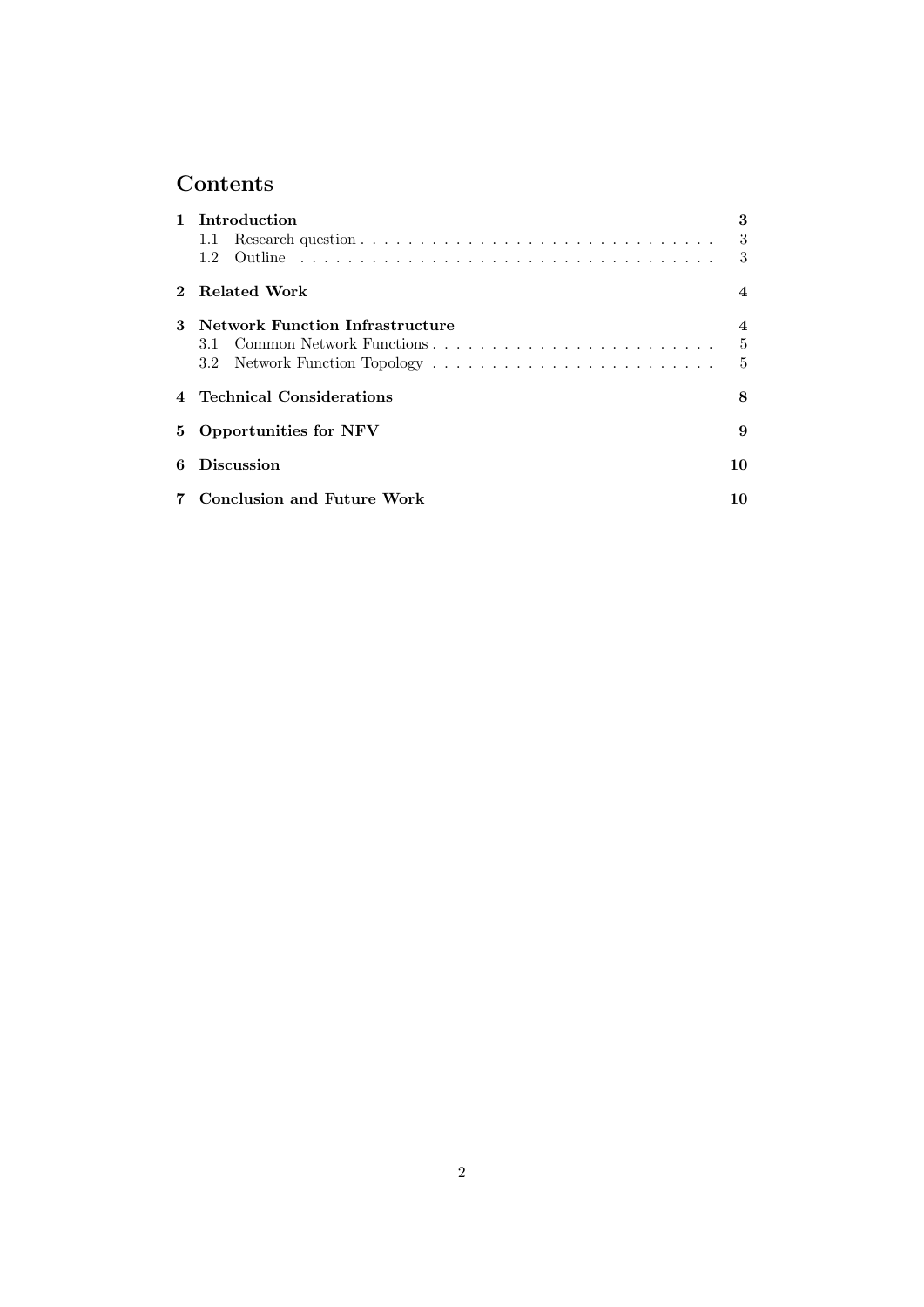# 1 Introduction

While server virtualization technologies have been mainstream for several years, virtualizing networking applications has not taken off as fast due to their demand for high throughput and low latency. With hardware capacities increased and tailored to support virtualization technologies, it may now be possible to meet these demands.

With the popular \*aaS offerings commonly seen today, virtualizing network functions is a very interesting field for both service providers and organizations. Network Functions Virtualization (NFV) could allow external providers to offer functionality and performance that was previously only possible and offered by on-premises physical hardware. Service providers could utilize NFV to expand their offerings and enable organizations to outsource IT hardware and operations. This could in turn unburden these organizations from the administrative and operational overhead associated with physical hardware and pave the way for pay-per-use licensing models that may prove to be more cost-efficient than the current situation.

Though hardware and software technologies have been optimized allowing for virtualization of network functions, physical and technical limitations may still arise. For example, latency to offsite hardware will always be higher than to onsite hardware. In addition, dependencies among services may cause difficulties when transitioning an existing physical environment to a virtualized environment.

This paper will look into the current state of the network functions virtualization landscape and investigate the feasibility of replacing hardware based on-site network functions with virtualized network functions in an external provider network. This project will only focus on virtualizing network functions and not on application services such as e-mail and webservers.

#### 1.1 Research question

The main research question of this project is as follows:

How can services in a campus network be aided by virtualization by an external service provider?

The main research question is divided into the following sub-questions:

- Which network functions within campus networks are suitable to be virtualized?
- Which technical aspects need to be considered if an external service provider would decide to provide one or more of these virtualized functions?
- Does the distance of the virtualized platform from the campus affect the performance of the virtualized function? Is this performance dependent on the function itself ?
- Is it feasible to just virtualize one function or are they so inter-dependent with other network functions in the campus domain that eventually a virtualized solution should be offered for all network functions within a campus network?

#### 1.2 Outline

In this paper we make a basic overview of a campus network and identify the network functions that are operated in such an environment. We then identify any challenges that may need to be taken into consideration should one wish to virtualize or outsource any or all network functions in the environment. We conclude with the discussion, our conclusion and pointers for future work into NFV.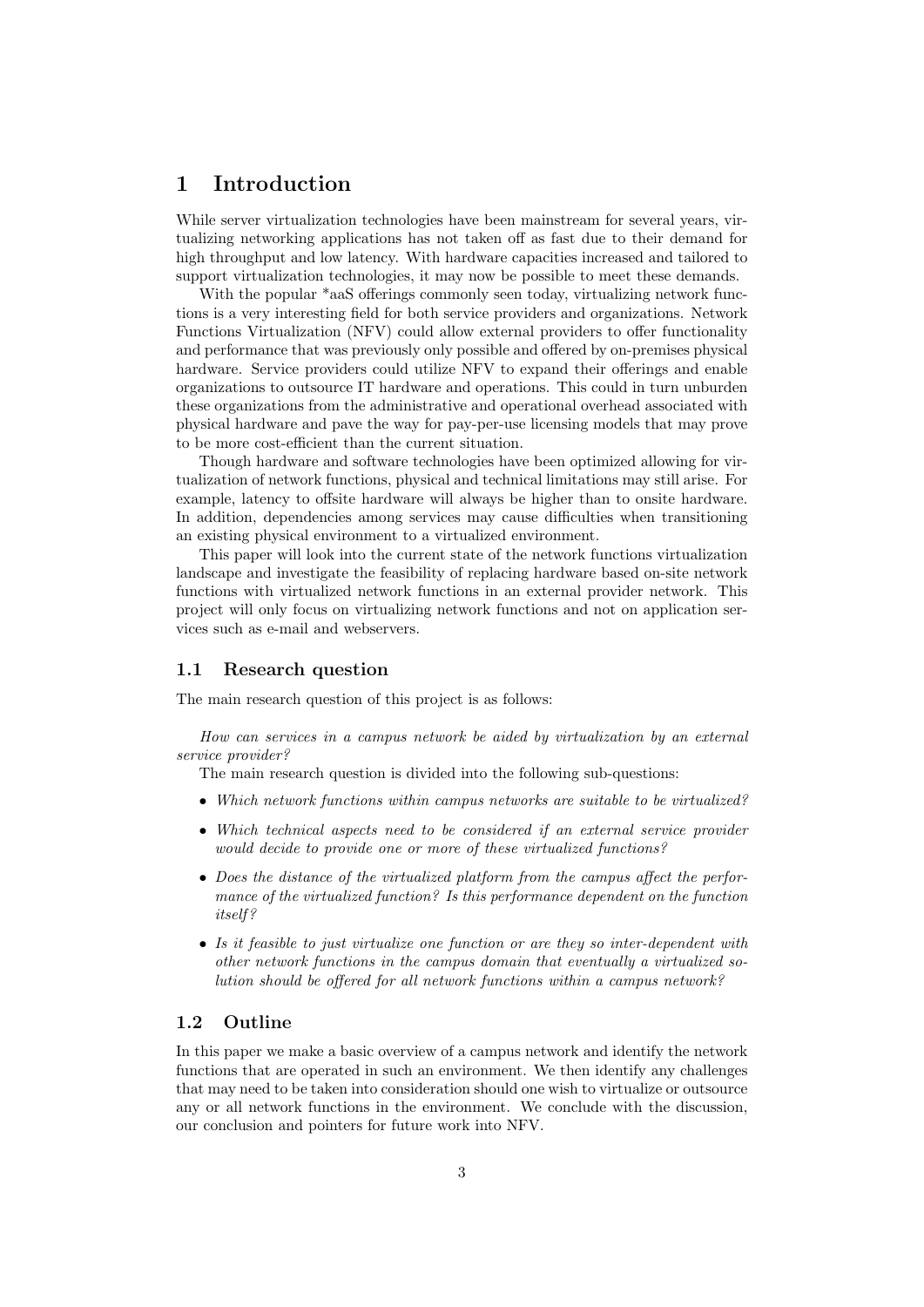# 2 Related Work

Virtualization of network functions has received significant attention from researchers and organizations. The white paper that coined the term Network Functions Virtualization[2] originated from a reaction to advances made in the areas of virtualization and software defined networking (SDN) and the observation that networks contained increasingly large numbers and varieties of hardware appliances, as also supported by a survey conducted by Sherry et al[20]. The paper was published by a team part of the European Telecommunications Standards Institude (ETSI). Since then, ETSI has spawned the NFV Industry Specification Group and actively continues researching NFV. ETSI also provides documents detailing various use cases where NFV may be useful[9] and a reference NFV framework architecture[10].

NFV has also received attention from the open-source community, with a number of open source projects facilitating NFV having spawned, such as OpenContrail[17] and the OPNFV project[18]. OpenContrail can be deployed as a platform to support virtual network functions and to manage the functions running on top of it. The OPNFV project was started by the Linux foundation and has as its goal to further the development of components for NFV platforms and to design a reference framework for NFV infrastructure.

Vendors that traditionally sold and supported hardware-based appliances have also identified NFV as a field offering opportunities. Cisco for example currently uses NFV both to provide a platform for customers to run virtual network functions with Cisco as a service provider[3] as well as to enable customers to virtualize a number of network functions on a single on-premises machine[4].

On the technical side of NFV, a number of solutions exist that may assist in achieving high networking performance in a virtualized environment. Hardware extensions such as Single-root Input/Output Virtualization (SR-IOV)[12] and AMD-Vi/Intel VT-d[5][1] have been introduced that allow to pass hardware through to virtual machines, enabling them to directly address the hardware without going through the hypervisor, reducing overhead in virtualized environments.

To reduce the overhead within the operating system itself, frameworks such as the Data Plane Development Kit (DPDK)[16] and New API (NAPI)[19] have been developed. A main advantage of DPDK is that it enables to handle all packet processing in userland, meaning it is no longer necessary to switch from kernel- to usermode when processing packets. It also allows one to write their own libraries for processing packets, bypassing the default networking stack. The main advantages of NAPI are that it reduces system load while processing packets by reducing the number of interrupts and drops packets in advance when the system is overloaded, before any processing is done on them[6].

Another novel approach to assist software packet processing is PacketShader[7]. PacketShader utilizes graphics processing units (GPU) to process networking packets. As GPUs have large numbers of processing cores, these cores can be utilized to massively parallelize processing of networking packets. This paralellism may be especially interesting for an NFV platform where a single physical server hosts multiple virtual network functions.

### 3 Network Function Infrastructure

Educational institutions are a typical example of organizations that have extensive networks with large numbers of services and network functions as well has high demands for security, while not having IT as their core business. Due to their educational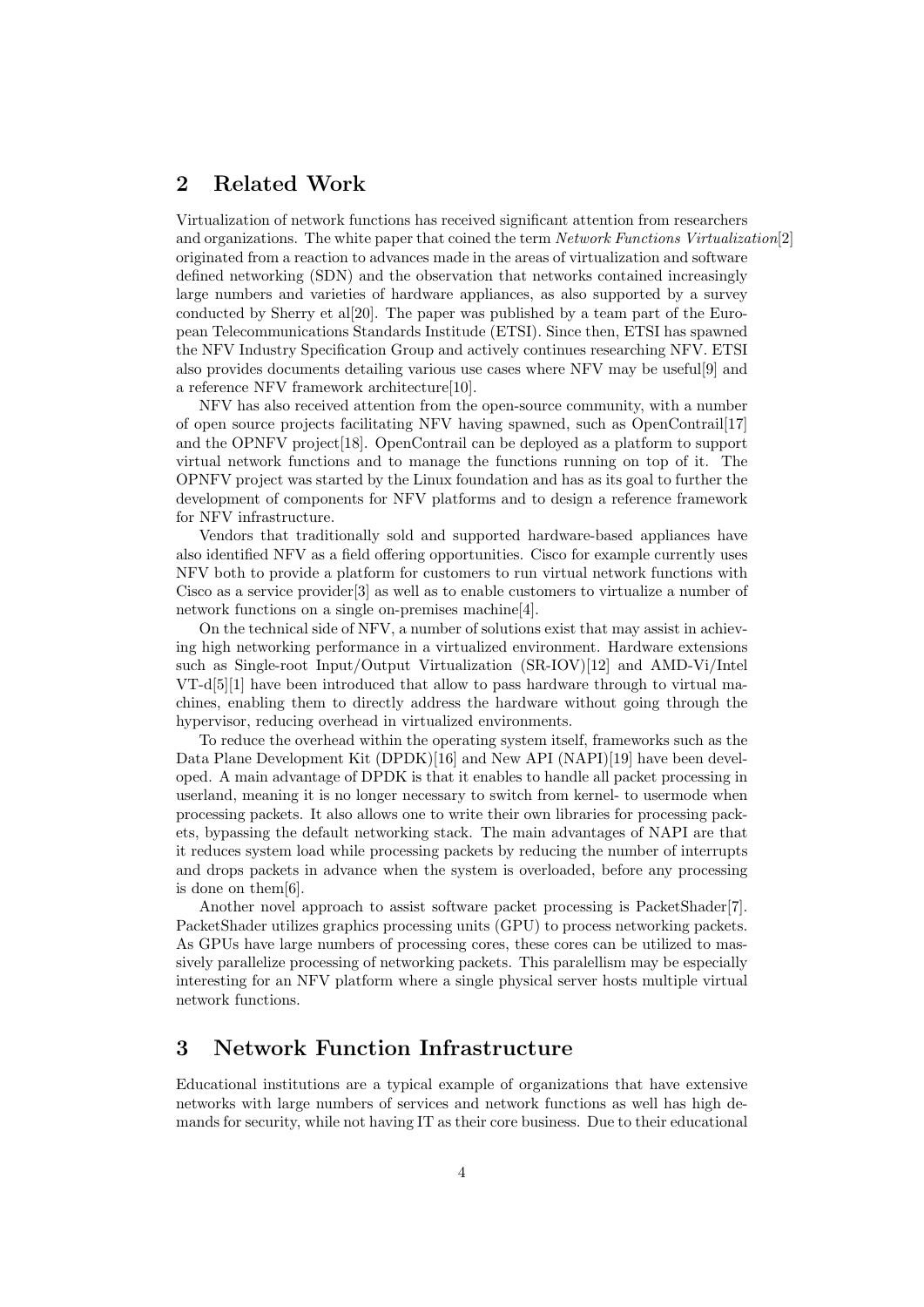nature, these institutions generally also have a large amount of users compared to their number of employees. For these organizations, maintaining a large number of network functions as well as staff to manage and support it may be seen as an undesirable side effect of their core business. According to SURFnet internal research, smaller educational instances are already commonly seen to outsource their IT management, but remain confronted with the administrative overhead of procuring and operating physical hardware. These institutions might therefore profit from outsourcing not only the management and operational side of their network, but also the actual infrastructure and network functions themselves to an external service provider.

#### 3.1 Common Network Functions

Network functions that are currently commonly found in organizations as hardware appliances are firewalls, routers, proxies, VPN, Load Balancers, Intrusion Detection Systems (IDS) and WAN optimizers[20]. A generic term for these devices is  $middle$ boxes.

Different types of middleboxes can have very different requirements for networking performance depending on their function. Routers, firewalls and intrusion detection systems typically handle large amounts of data as practically all traffic to and from the organization network has to traverse these devices, while load balancers typically only handle incoming traffic to one or more specific applications. VPN appliances are commonly used to enable users to access hosts and services within the organization remotely, and may have lower requirements with regards to throughput and latency. The different requirements can impact the feasibility of virtualizing these functions.

#### 3.2 Network Function Topology

As hardware middleboxes are inherently physical devices, they generally have a fixed position in a network. This in particular holds for appliances such as firewalls and routers. While the position of a network function in a network generally does not change over time, different organizations may structure their networks differently. Some organizations may for example handle firewalling at the outer edges of their network with a limited number of high-capacity firewalls, while others may choose to place a larger number of 'smaller' firewalls more internally in the network. An example of the former with a single generic appliance is shown in Figure 1.

The topology of the network functions can have implications for the feasibility of outsourcing network functions to an external service provider. For example, should an institution wanting to utilize NFV only have a limited-bandwidth uplink, it may not be feasible to move core routers and firewalls that handle internal routing off-site. This would mean all internal traffic will have to traverse the uplink that has only a limited capacity. Furthermore, moving only a subset of internal network functions off-site may also have unwanted consequences. Should an organization maintain the edge of their network all traffic passes through on-site but only move smaller-scale network functions that may be more suitable for virtualization off-site to a service provider, traffic to and from these functions will have to traverse their connection to the internet multiple times. An example of such a situation is shown in Figure 2. The increase in latency and bandwidth consumption may also be a concern when an organization gradually transitions from a physical on-site setup to a virtualized off-site setup by first outsourcing smaller core appliances.

A better strategy for migrating an existing on-site network function infrastructure to an external service provider is to first migrate the network functions located at the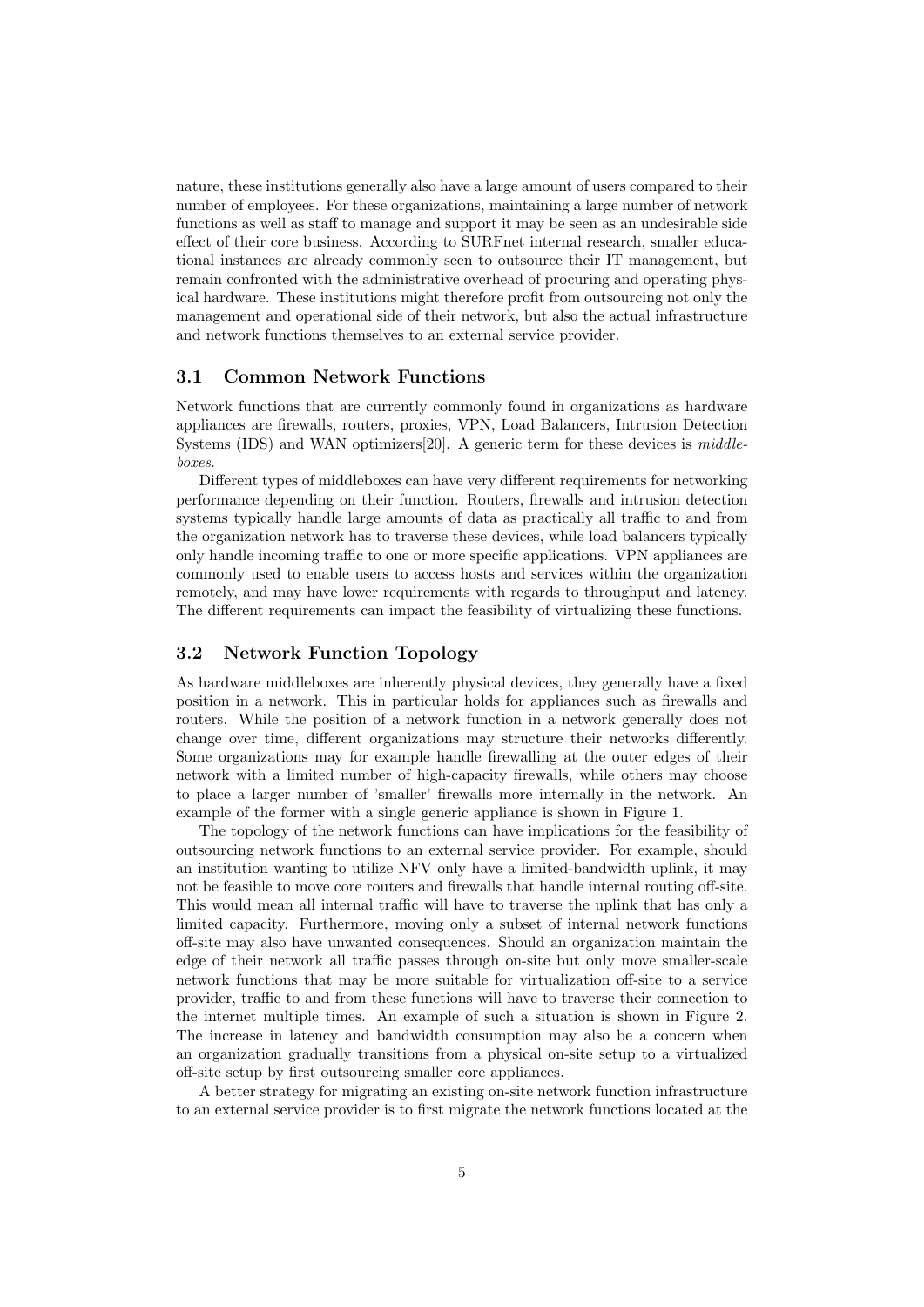

Figure 1: Simple example of traditional campus network function infrastructure.



Figure 2: Example setup with off-site core appliance. The dashed lines signify a tunneled connection.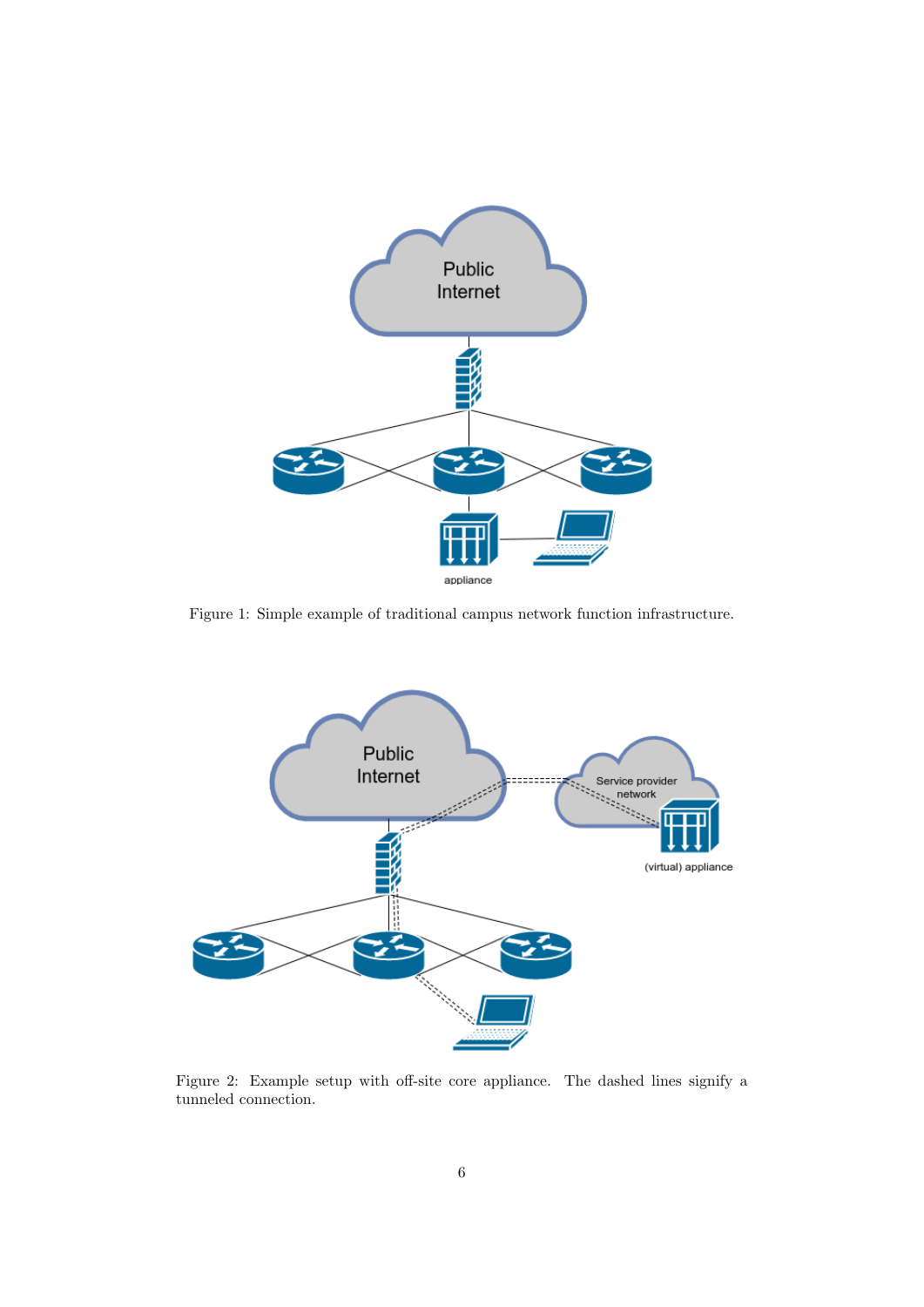

Figure 3: Example setup with off-site edge firewall.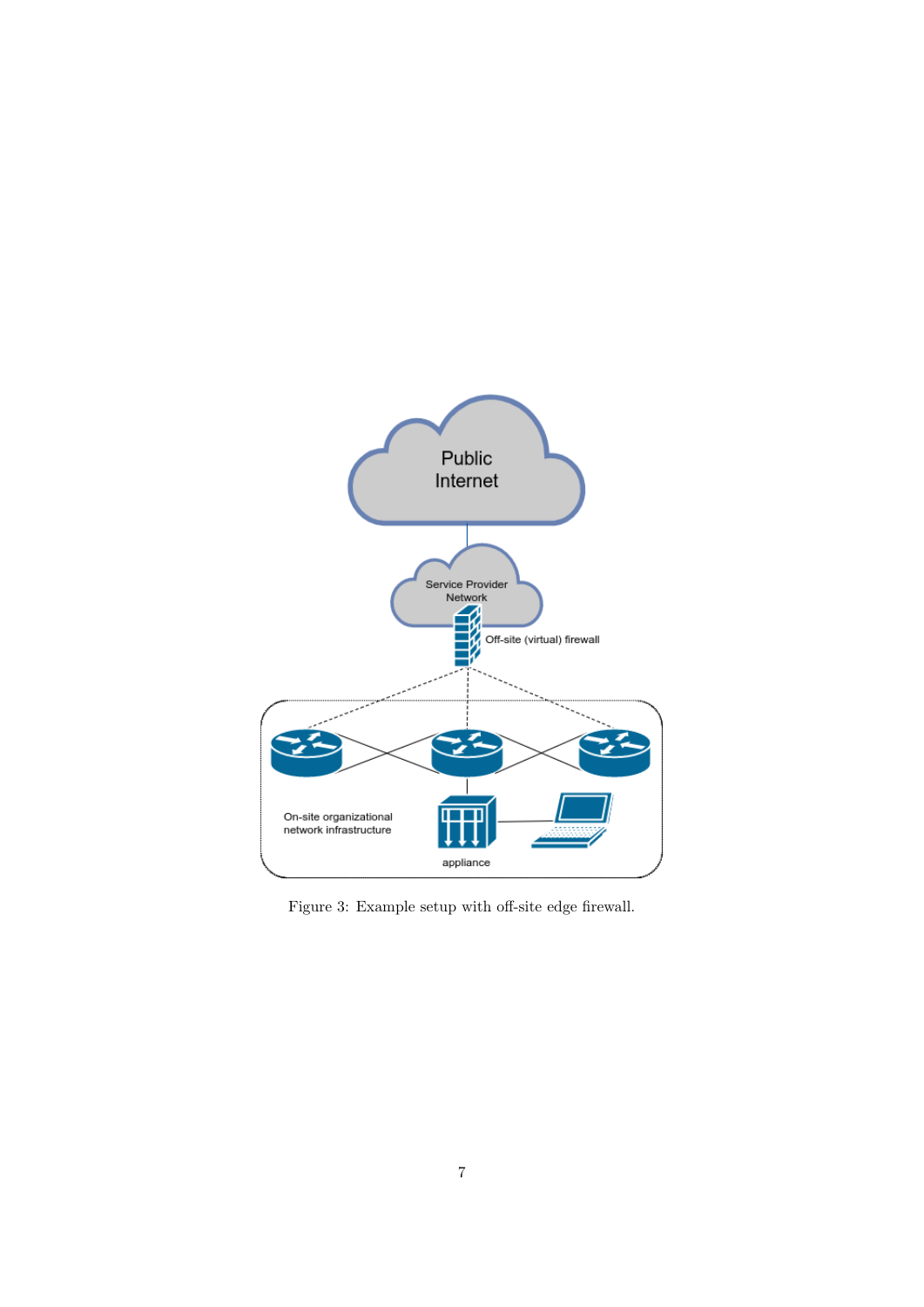edge of the network, as depicted in Figure 3. In this scenario, no additional bandwidth and latency are added as only the physical topology of the network changes, with the firewall now located in the service provider network, whereas the logical topology of the network remains the same as it is in Figure 1. A disadvantage of this setup is that it requires for all traffic to and from the campus network to flow through the service provider network.

### 4 Technical Considerations

Existing physical appliances typically handle packet processing in hardware in application specific integrated circuits. When network functions are moved to commodity hardware, processing of packets has to be done in software. In this scenario, existing software and network stacks can induce an unwanted and potentially significant overhead, hampering networking performance. The overhead is increased further when packet processing is done in a virtualized environment due to the added overhead of a hypervisor.

To give an indication of the speeds at which packets have to be processed in highthroughput scenarios, when receiving 64-byte (84 bytes on the wire including the 20 byte inter-frame gap and preamble) packets at  $10\text{Gbit/s}, \frac{10 * 10^9}{84 * 8} = 14.88 * 10^6$  packets have to be processed in a single second. This means processing a single packet can take at most  $\frac{1}{14.88 * 10^6} = 67$  ns to be able to achieve wirespeed performance. To put this into perspective, a single context switch takes over 1000 ns or even much longer, depending on the CPU[21][13]. These numbers suggest that with off-the-shelf software and operating systems, multi-million packets per second performance may be very hard to achieve. In a performance test conducted by the developers of ClickOS, a Linux virtual machine running on the Xen hypervisor could only be seen to process up to 625,000 packets per second[15]. This is number over 20 times less than what is required to sustain 10Gb/s of throughput with small packets. Even with large packet sizes, the virtual machine in the test only managed to achieve throughput of up to  $6.46\text{Gb/s}$  at about 530,000 packets per second [15].

While processing larger numbers of packets per second is possible[14], these levels of performance can only be achieved when the hardware is utilized as effectively as possible. This, for example, means that virtual machines should be pinned to specific CPU cores in order to optimally profit from branch prediction and to reduce the likelihood of cache misses, which are very costly timewise and can lead to packet loss in high-throughput scenarios. In addition, as most servers hosting virtual machines have multiple CPUs, these CPUs generally operate in their own Non-Uniform Memory Access (NUMA) domain. This means one has to take note of the NUMA domain of the CPU cores a virtual machine is running on. When these cores are in a different NUMA domain than the networking hardware, throughput and latency are negatively affected, hampering networking performance[22].

To enable high-speed packet processing in virtual machines, hardware extensions have been developed that allow passing through of (networking) hardware to virtual machines[12][5][1]. With direct hardware access, virtual machines can utilize frameworks such as DPDK to directly process packets in user mode with custom network stacks. Software overhead can be reduced even further by developing special Unikernel network functions. Unikernels are highly specialized applications where the software is specifically tailored for its intended purpose and integrated in a small kernel that is intended to be run as a virtual machine. A downside for Unikernels in NFV is however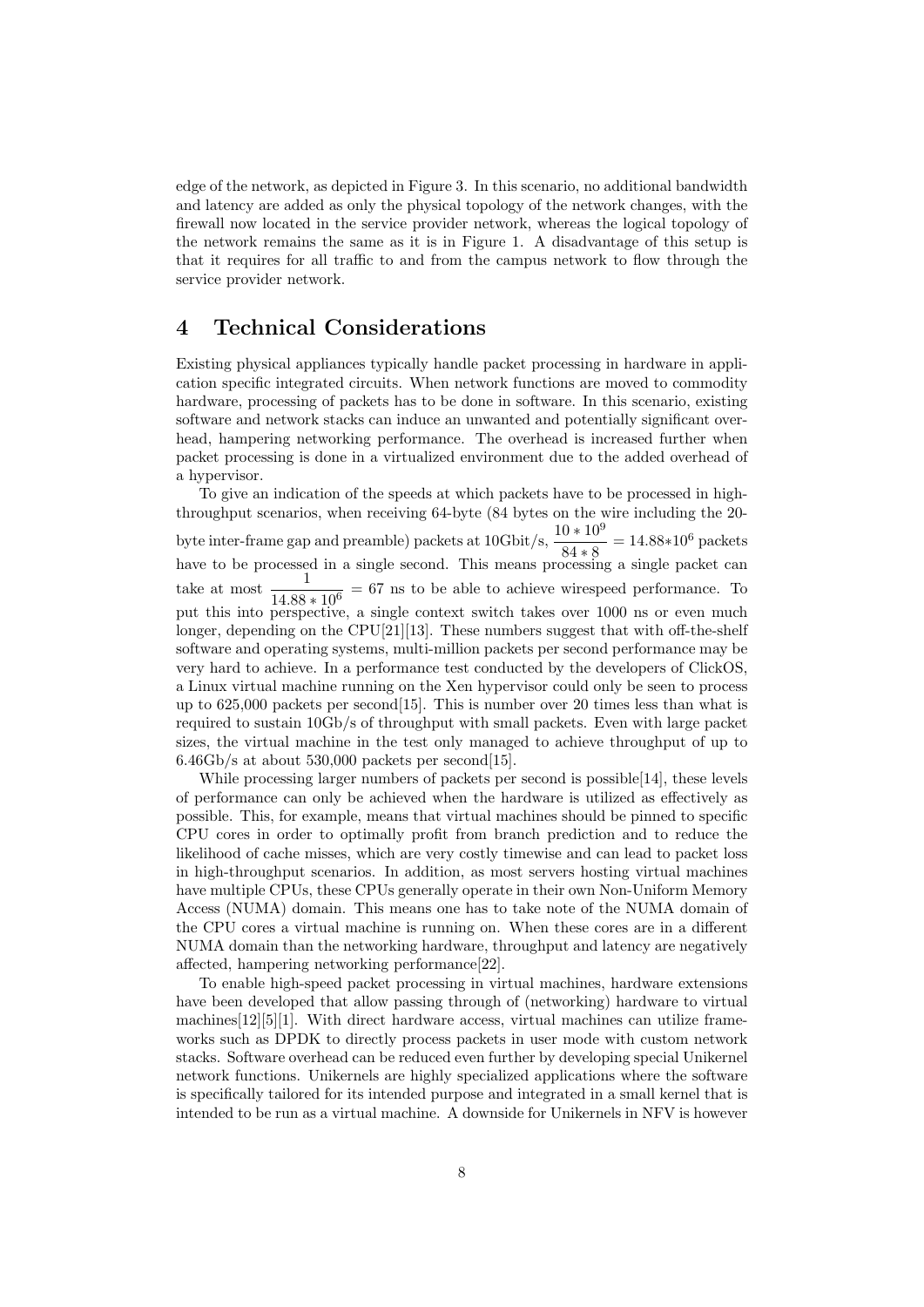that they rely on emulated hardware as they lack specific hardware drivers. While it would be possible to develop Unikernels with support for specific (passed-through) hardware, this in turn reduces flexibility when compared to general purpose operating systems.

While there are a number of methods that allow to achieve the demands for network functions in a virtualized environment on commodity hardware, the need for direct hardware access and specially tailored applications means the virtual network functions are not truly platform agnostic, reducing flexibility. This was already identified as a technical challenge and an area where further development is needed in the original NFV whitepaper in 2012[2]. When the virtualized environment relies heavily on passed-through devices and extensive knowledge of the underlying hardware, managing and operating such an environment could end up being quite comparable to operating an environment based on hardware appliances.

### 5 Opportunities for NFV

To effectively offer network functions virtualization as a service, traffic through the virtualized network functions should be able to reach its destination directly, without having to be tunneled back through the network the traffic originated from, as already shown in Figure 3. This means NFV has its main applications in scenarios where the service provider is also the backbone provider for its customers. In this case the client network segmentation can be done from within the provider network, and allows for network segments with reduced throughput requirements to be virtualized separately from the main network, without its traffic first having to go through routers in the client network.

The main disadvantage of outsourcing edge network functions to an external service provider is however that these functions generally require the highest throughput and lowest latency of all network functions. As organizations may still wish to outsource these functions, service providers may benefit from setting up a hybrid NFV platform where network functions are in part virtualized on commodity hardware and partially hosted on traditional hardware appliances. These hardware appliances allow to move the high-throughput edge network functions off-site and to virtualize the core network functions with lower performance requirements behind it, all in the provider network. This setup can also assist in migrating an existing on-premises infrastructure to the service provider. With the edge network migrated to its network, the service provider can then choose to continue running the high-throughput network functions on hardware appliances, or to divide them up into a number of 'smaller' network functions that handle less traffic each, and may allow them to be virtualized. While in a hybrid setup hardware appliances are still part of the equation, them being operated by the service provider still frees clients from having to operate and manage the specialist hardware. In addition, as technology supporting NFV matures, the service provider may be able to transition the hosted network functions to a fully virtualized platform.

NFV may also offer advantages for organizations that wish to maintain and operate their network functions themselves. NFV may for example allow them to consolidate multiple network functions onto a single platform, freeing them from maintaining and acquiring specific hardware, and allows for added flexibility with regards to introducing new functions into the network.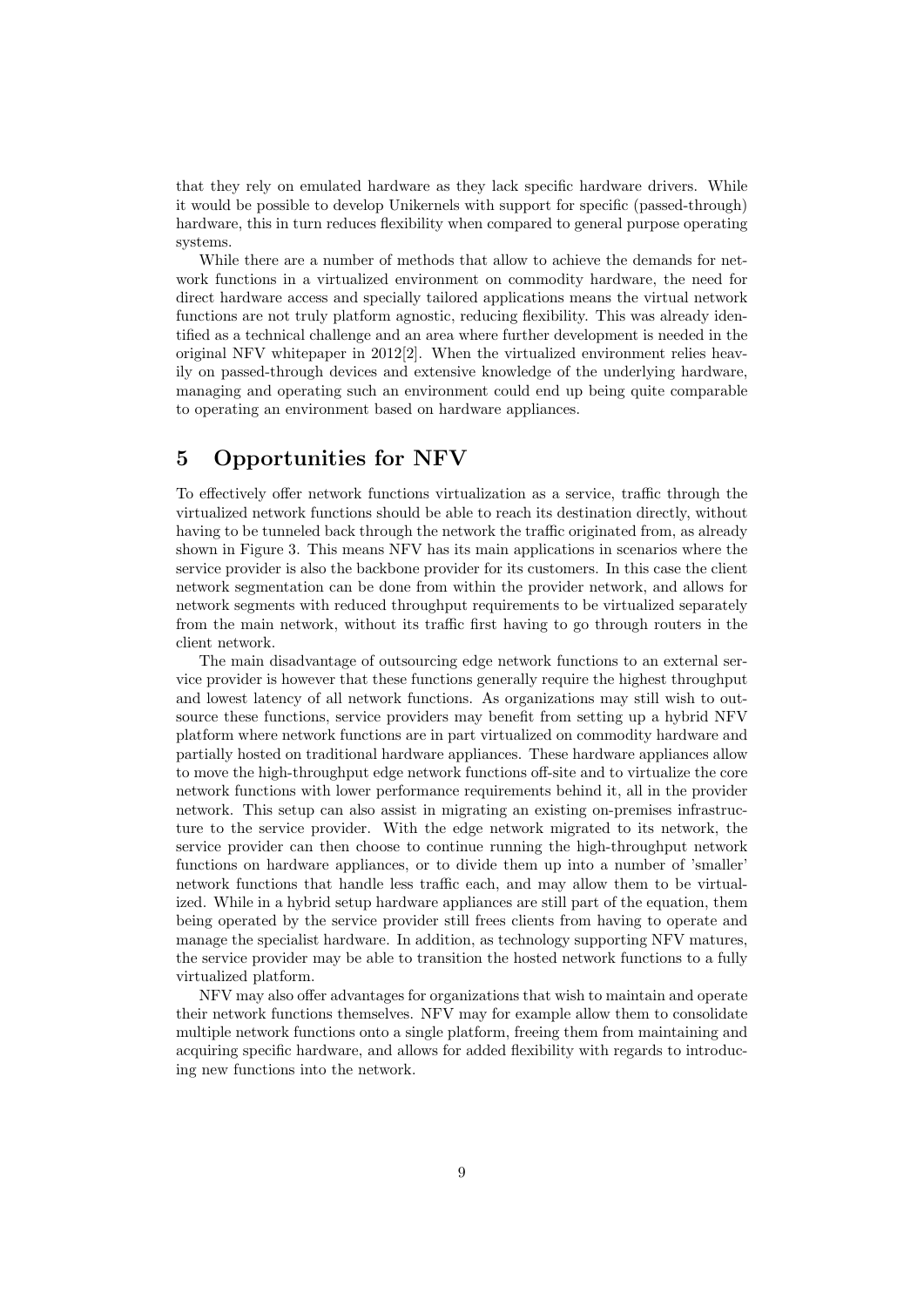# 6 Discussion

In this project, physical distance between network functions was not considered as a factor in determining whether NFV may be considered useful for an organization. While placing network functions off-site adds latency compared to on-premises functions, most organizations already centralize their network functions in certain locations, which means the physical distance data from an end user to its destination has to traverse is not necessarily increased significantly. This however only holds when the service provider is located relatively close to its client base, and not for example situated in another country, at a scale where the physical distance may lead to a more significantly increased latency.

Security implications of virtualizing network functions were also not specifically considered in this project. Some organizations may find it undesirable to have 'internal' traffic traversing an external connection. While encryption can be applied to traffic to and from the service provider, this may be very costly for high bandwidth connections. In addition, the virtual nature of the network functions platform may also open the network up to vulnerabilities in the platform itself.

## 7 Conclusion and Future Work

Virtualizing network functions offers numerous advantages over hardware appliances. From the perspective of the operator however, the advantages are much less pronounced when it comes to virtualizing high-performance network functions. This means hardware appliances are likely to remain commonplace in networks in the near future. Service providers looking to add NFV to their service portfolio might therefore consider setting up hybrid platforms where certain services may be hosted on commodity hardware and others on hardware appliances. This setup already provides most of the advantages a full NFV setup has from the perspective of the customer, with the administrative load of managing the remaining hardware appliances ending up at the service provider, for which the cost of managing these devices is relatively small compared to their existing IT operations.

Further development of both hardware and software may be necessary to extend what can be achieved with network functions virtualization. On the hardware side there may be a market for new devices that can assist in packet processing for a virtualized environment. Such hardware could take the form of PCI cards to be inserted in commodity servers, or as a new type of hardware appliance that can be utilized to support many types of virtualized network functions on a single piece of equipment. On the software side, specialized network functions Unikernels may prove to be very interesting for achieving high performance.

Existing research into software packet processing may also be interesting for NFV if it can be extended to include or apply to virtualized environments. Existing technologies such as using GPUs to assist in packet processing[7][11] may for example be very interesting in virtualized environments hosting multiple network functions due to the parallel nature of their processing. New research may be necessary to make GPU cores available to multiple virtual machines simultaneously, as opposed to entire graphics cards passed through as is already possible using VT-d and AMD-Vi. Technologies such as NVIDIA GRID[8] may already be useful for such applications.

In this project we have looked into migrating existing hardware-based network functions infrastructure to a hosted (virtualized) setup. This however is not necessarily complete, and possible network functions migration strategies may be an interesting area for further research in itself.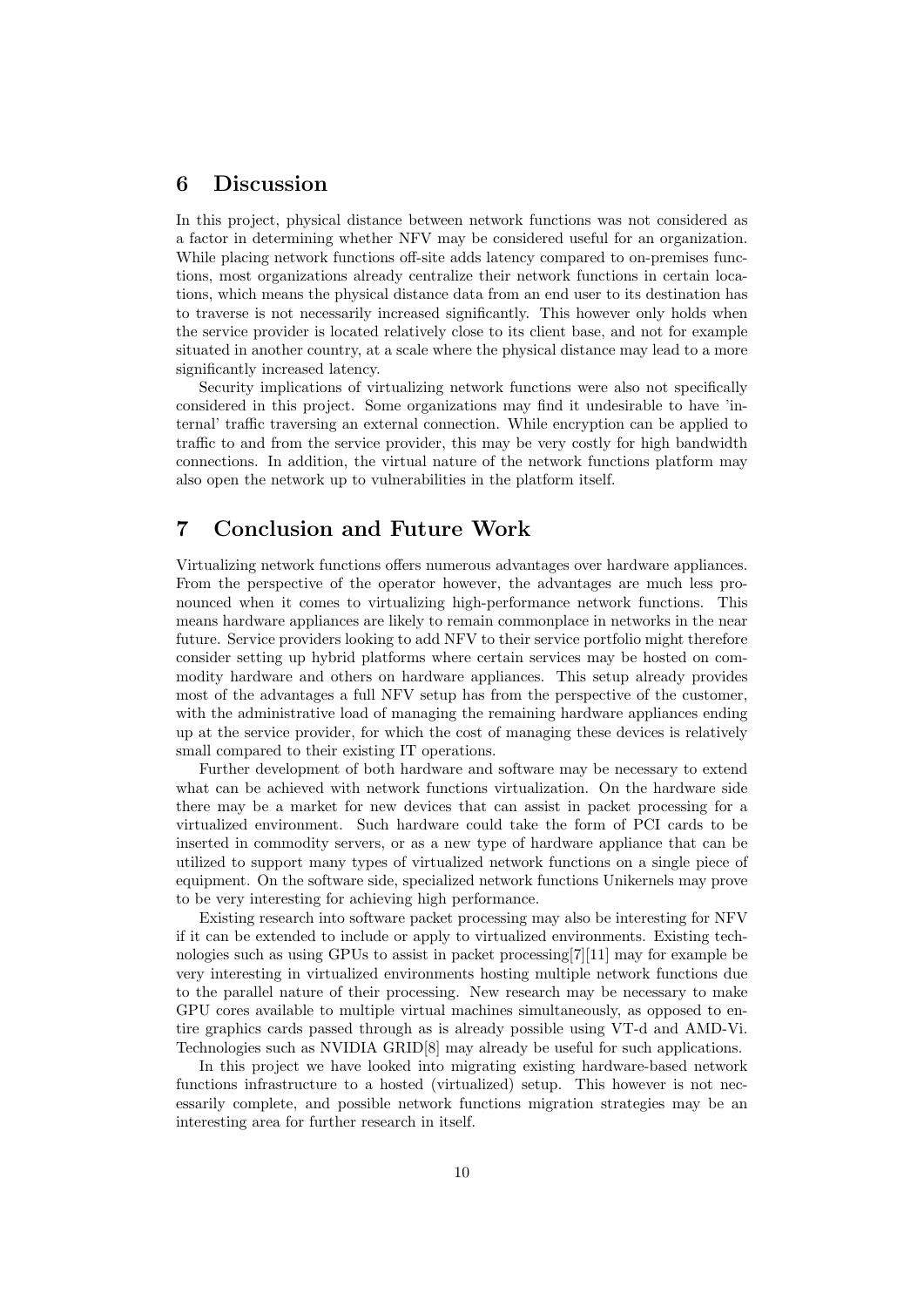#### References

- [1] Darren Abramson, Jeff Jackson, Sridhar Muthrasanallur, Gil Neiger, Greg Regnier, Rajesh Sankaran, Ioannis Schoinas, Rich Uhlig, Balaji Vembu, and John Wiegert. Intel virtualization technology for directed i/o. Intel technology journal, 10(3), 2006.
- [2] Margaret Chiosi, Don Clarke, Peter Willis, Andy Reid, James Feger, Michael Bugenhagen, Waqar Khan, Michael Fargano, Chunfeng Cui, Hui Deng, et al. Network functions virtualisation: An introduction, benefits, enablers, challenges and call for action. In SDN and OpenFlow World Congress, pages 22–24, 2012.
- [3] Cisco. Cisco NFV Infrastructure. https:// www.cisco.com/c/en/us/solutions/service-provider/ network-functions-virtualization-nfv-infrastructure/index.html. (Accessed on 2018-01-19).
- [4] Cisco. Enterprise Network Functions Virtualization (NFV). https://www.cisco.com/c/en/us/solutions/enterprise-networks/ enterprise-network-functions-virtualization-nfv/index.html. (Accessed on 2018-01-19).
- [5] Advanced Micro Devices. AMD I/O Virtualization Technology (IOMMU) Specification, 2007.
- [6] Linux Foundation. networking:napi [linux foundation wiki]. https://wiki. linuxfoundation.org/networking/napi#advantages, November 2016. (Accessed on 2018-01-24).
- [7] Sangjin Han, Keon Jang, KyoungSoo Park, and Sue Moon. Packetshader: a gpu-accelerated software router. In ACM SIGCOMM Computer Communication Review, volume 40, pages 195–206. ACM, 2010.
- [8] Alex Herrera. Nvidia grid: Graphics accelerated vdi with the visual performance of a workstation. Nvidia Corp, 2014.
- [9] European Telecommunications Standards Institute. Network Functions Virtualization (NFV) Use Cases. ETSI GS NFV 001, European Telecommunications Standards Institute, October 2013.
- [10] European Telecommunications Standards Institute. Network functions virtualization: Architectural framework. ETSI GS NFV 002, European Telecommunications Standards Institute, December 2014.
- [11] Anuj Kalia, Dong Zhou, Michael Kaminsky, and David G Andersen. Raising the bar for using gpus in software packet processing. In NSDI, pages 409–423, 2015.
- [12] Patrick Kutch. PCI-SIG SR-IOV Primer. Technical report, Intel, 2011.
- [13] Chuanpeng Li, Chen Ding, and Kai Shen. Quantifying the cost of context switch. In Proceedings of the 2007 workshop on Experimental computer science, page 2. ACM, 2007.
- [14] Marek Majkowski. How to receive a million packets per second. https://blog. cloudflare.com/how-to-receive-a-million-packets/, 06 2015. (Accessed on 2018-01-18).